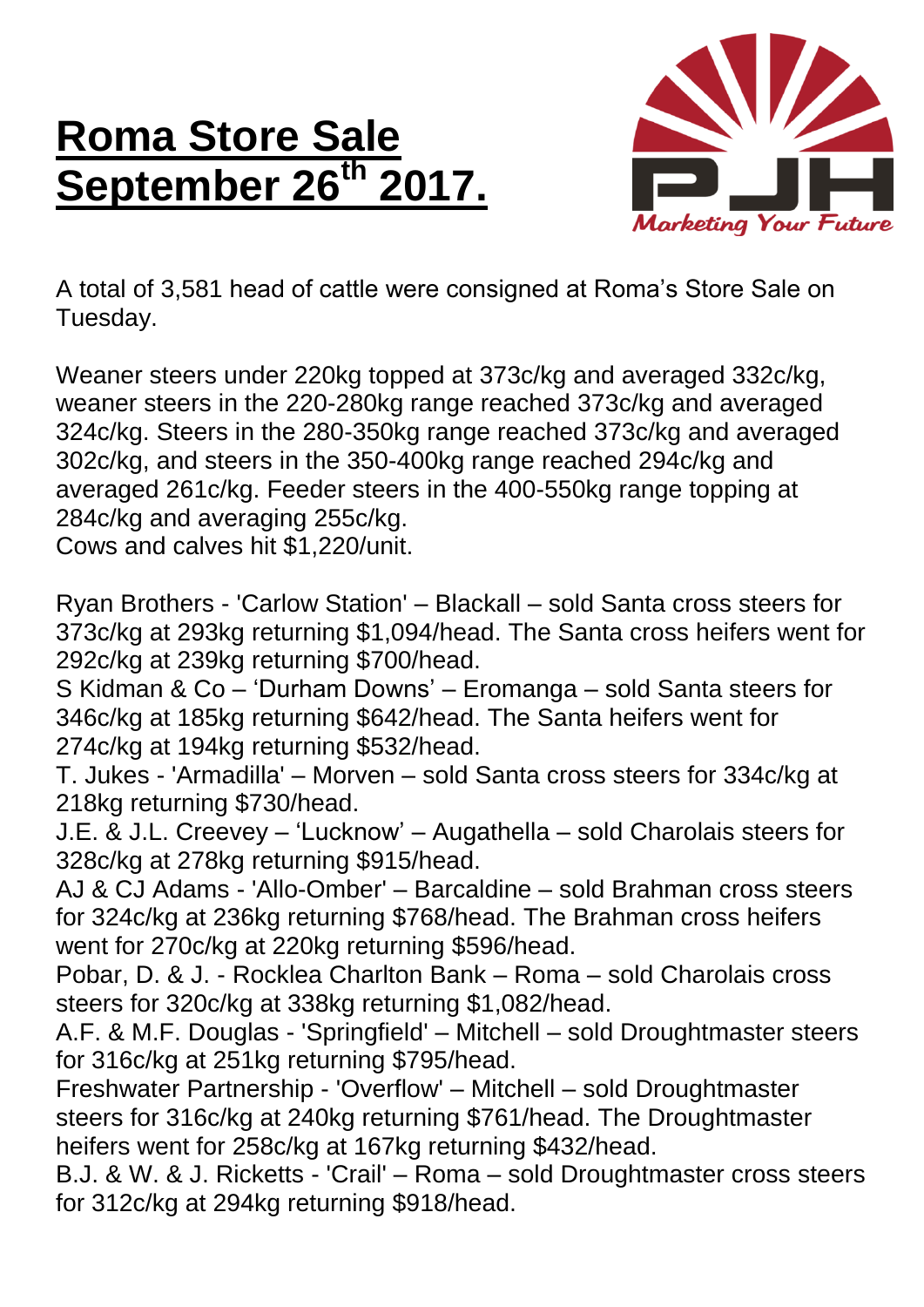R.H & R.J West - 'Roleen' – Wallumbilla – sold steers for 284c/kg at 472kg returning \$1,343/head.

J. & S. Nichol – 'Ridgewell' – Roma – sold Braham cross steers for 270c/kg at 404kg returning \$1,091/head.

T.I & J.L York - 'Hyde park' – Wallumbilla – sold EU Accredited Simmental cross heifers for 270c/kg at 345kg returning \$932/head. Luckona Holdings PTY. LTD. - 'Luckona Downs' – Wallumbilla – sold Charolais cross steers for 266c/kg at 450kg returning \$1,197/head.

Heifers under 220kg topped at 290c/kg and average 260c/kg, while heifers in the 220-280kg range topped at 292c/kg and averaged 266c/kg. Heifers in the 280-350kg range topped at 276c/kg, averaging 249c/kg. Heifers in the 350-450kg range topped at 272c/kg, averaging 251c/kg. B.M. & N.D. Bauer – 'Arlington' – Augathella – sold Charolais heifers for 276c/kg at 198kg returning \$549/head.

Wellwater Pastoral Co – 'Wellwater' – Tambo – sold Santa heifers for 266c/kg at 253kg returning \$673/head.

Cows in the 300-400kg range reached 205c/kg and averaged 152c/kg, while cows in the 400kg-500kg range reached 219c/kg and averaged 175c/kg. Cows over 500kg topped at 259c/kg, averaging 209c/kg. Sheppard Pastoral Co. - 'Amby Downs' – Amby – sold Santa cross cows for 259c/kg at 616kg returning \$1,596/head.

## *PJH sell 5 th position next week.*

*.*

*.*

*.*

*.*

*.*

*.*